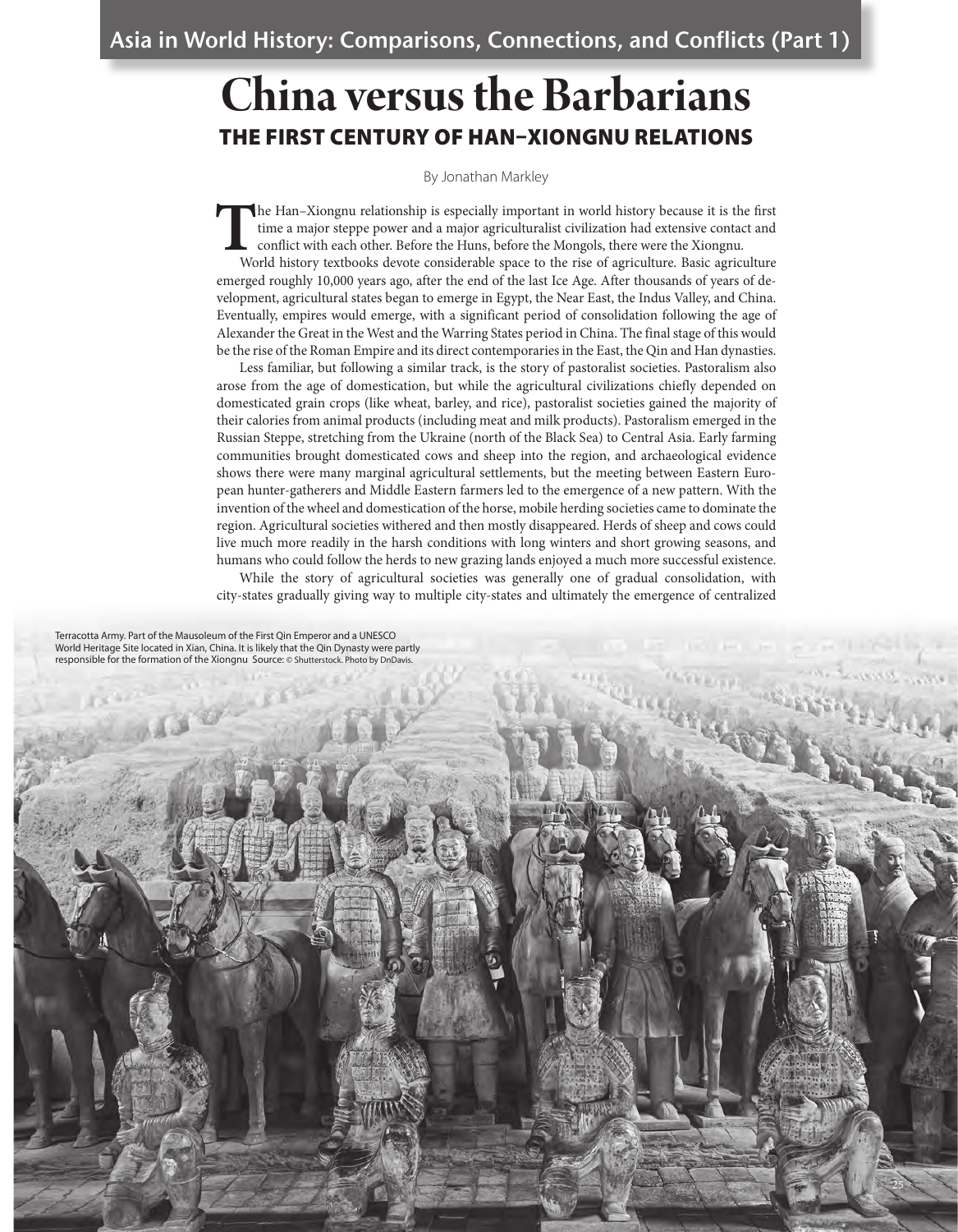

Map showing the expansion of the Han Dynasty in second century BCE. Note: While Zhao Xin Town and Longcheng are known to be in Xiongnu territory, the true location of both is unknown. Source: *Wikimedia Commons* at https://tinyurl.com/3c5skhtv.

For the next 2,000 years, different Chinese dynasties would experiment with various policies to stop the people north of the Great Wall but ultimately failed.

empires, pastoralist societies tended to stay more dispersed. They were nomadic and therefore difficult to conquer. Unlike farmers, the day-to-day existence of pastoralists involved riding horses, archery, hunting, and living off the land, all skills to make them formidable warriors. If a farmer's land is conquered, so is the household, but herders moved animals to new lands. Nomadic herders only occasionally formed powerful coalitions, but if this process occurred, agriculturalist neighbors could be seriously threatened. The

Scythians, for example, presented great challenges to the classical Greeks.

The formation of the Han Dynasty (206 BCE) and the Xiongnu tribal confederacy (209 BCE) occurred almost simultaneously. Liu Bang established the Han Dynasty in the wake of the collapse of the Qin Dynasty (221–206 BCE). It's likely that Qin rulers were also responsible for the formation of the Xiongnu. In reunifying China, the Qin defeated several northern Chinese states, seized massive amounts of grazing lands, and improved existing defensive walls into what later would become the Great Wall. This security threat probably drove scattered pastoralist nomadic tribes to create a confederation under a strong chieftain, known as the *Chanyu*. The Xiongnu language has never been translated, but the title "Chanyu" was likely similar to that taken by the great Mongol ruler Temüjin, who took the title "Genghis Khan" or "Universal Ruler" after he united the disparate pastoralist tribes of the north.

Inevitably, the two sides clashed. Liu Bang worked to control former Qin territories, and at the same time, the Xiongnu moved to reoccupy their lost lands. In the next century, the Han Dynasty tried many different means of coping with northern nomads, including offensive and defensive wars,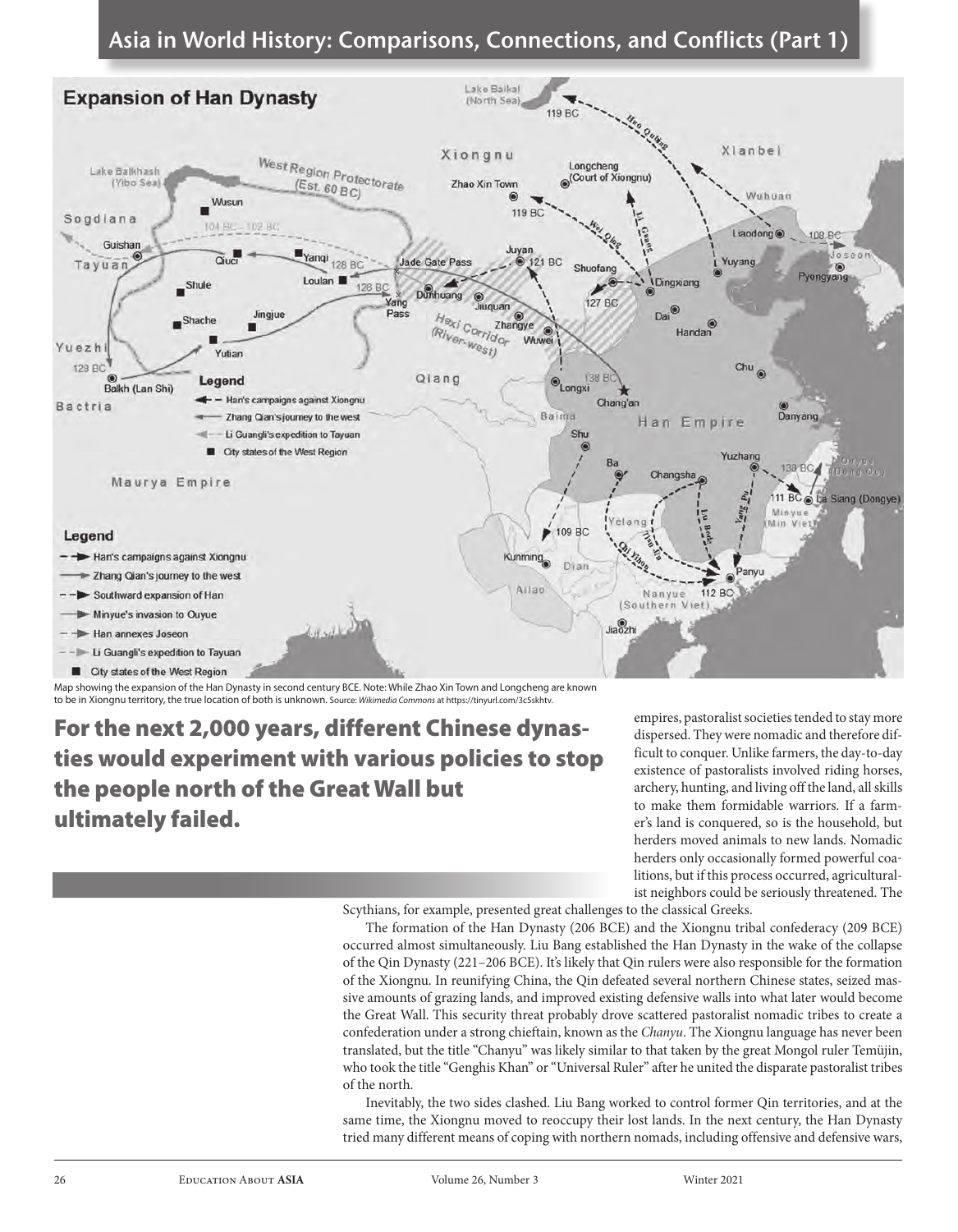paying tribute, marrying Chinese princesses to Xiongnu rulers, and utilizing border markets and other rewards to encourage Xiongnu defections and cultural assimilation. Varying degrees of success notwithstanding, these tactics ultimately did not bring Chinese security. Xiongnu chiefs had less control over subordinate tribes than the centralized Chinese state over its subjects and could not stop raids into Chinese territory even if they tried. For the next 2,000 years, different Chinese dynasties would experiment with various policies to stop the people north of the Great Wall but ultimately failed.

The first major clash occurred when Liu Bang led an army to the north in 200 BCE. He was surrounded on a hill near Pingcheng and was forced to negotiate with the Xiongnu. Two years later, his representative formalized a peace agreement, which the Chinese called *Heqin* ("Peace and Family Relations"). The Chinese would pay annual tribute (cotton, silk, alcohol, grain, and other foods) and also send a Chinese princess to marry the Chanyu. They hoped the Chinese princess would have a son who would become Chanyu and who would owe allegiance to China. This never happened.

The agreement did not bring peace, and Liu Bang was forced to continue to campaign in the north, but after he died in 195 BCE, there was a The first major clash occurred when Liu Bang led an army to the north in 200 BCE. He was surrounded on a hill near Pingcheng and was forced to enter into negotiations with the Xiongnu.



Portrait of Liu Bang, founder of the Han Dynasty. Source: *Wikimedia Commons* at https://tinyurl.com/2jxnvmmx.

period of stability in the time dominated by his widow, the Empress Dowager Lü (d. 180 BCE), but this was because the Xiongnu were occupied fighting the Yuezhi, nomadic rivals to their west, not because of Chinese diplomacy. Once their conquests were complete, they began to probe the Chinese frontier from their newly acquired lands, launching several attacks in the final years of Empress Lü .

Emperor Wen ascended the throne and soon began to experience Xiongnu problems. In 177 BCE, the Wise Prince of the Right (a Xiongnu noble) launched a major invasion. Internal rebellion prevented a Chinese military response, and the raiders withdrew with many prisoners and livestock. This led to a round of negotiations between the Chinese and Xiongnu rulers. The Chanyu insisted that the Wise Prince of the Right had launched the attack without informing him, providing an example of the loose structure of the Xiongnu confederacy. However, the Chanyu also blamed the Chinese for starting the conflict by insulting the prince and encroaching on his lands. He suggested a return to the old Heqin system: "If the emperor does not want the Xiongnu near the frontier, then he should also order his officials and people to keep a good distance from it."1

Emperor Wen denied responsibility—"those who break off relations are always on the Xiongnu side"—but nevertheless agreed to a resumption of the old treaty.

The Chanyu Modu died soon after, and a new Chinese princess was sent as a bride for his successor, the Chanyu Jiyu. A eunuch, Zhonghang Yue, was sent with the princess, despite his bitter objections. As soon as he arrived, he switched sides and began advising the Xiongnu ruler. There is a long narrative describing what happened in the main ancient Chinese source the *Shiji,* written by Sima Qian (ca. 145-86 BCE).<sup>2</sup> The historian describes a debate with a Chinese ambassador who criticized Xiongnu customs. Zhonghang gave a spirited defense of the Xiongnu and criticized his former homeland. The key difference between nomadic pastoralists and an agricultural civilization is highlighted, as is the looser government/social structure:

*Zhonghang Yue said, "the Xiongnu eat the meat of their domestic animals . . . and wear their skins; the domestic animals eat grass and drink water, and they move around according to the season. When they are disturbed, they ride out and shoot arrows, and when they are at peace, they are happy and have no problems. Their rules are loose and easy to follow. Ruler and subject have an easy relationship, and governing the nation is like governing a single person . . . [Compare this with these Chinese, who] use their strength in ploughing and tending mulberry trees to clothe and feed themselves. They build city walls to be prepared. When the people face disturbances, they are not used to fighting, and when the crisis is over, they are too tired to work. Ha! The [Chinese] live in dirt houses and get all dressed up, but what good does it do them?"*<sup>3</sup>



Emperor Wen is seated and listens intently to his official minister Yuan Ang at Shanglin Garden. Source: *Wikimedia Commons* at https://tinyurl.com/7dcaey42.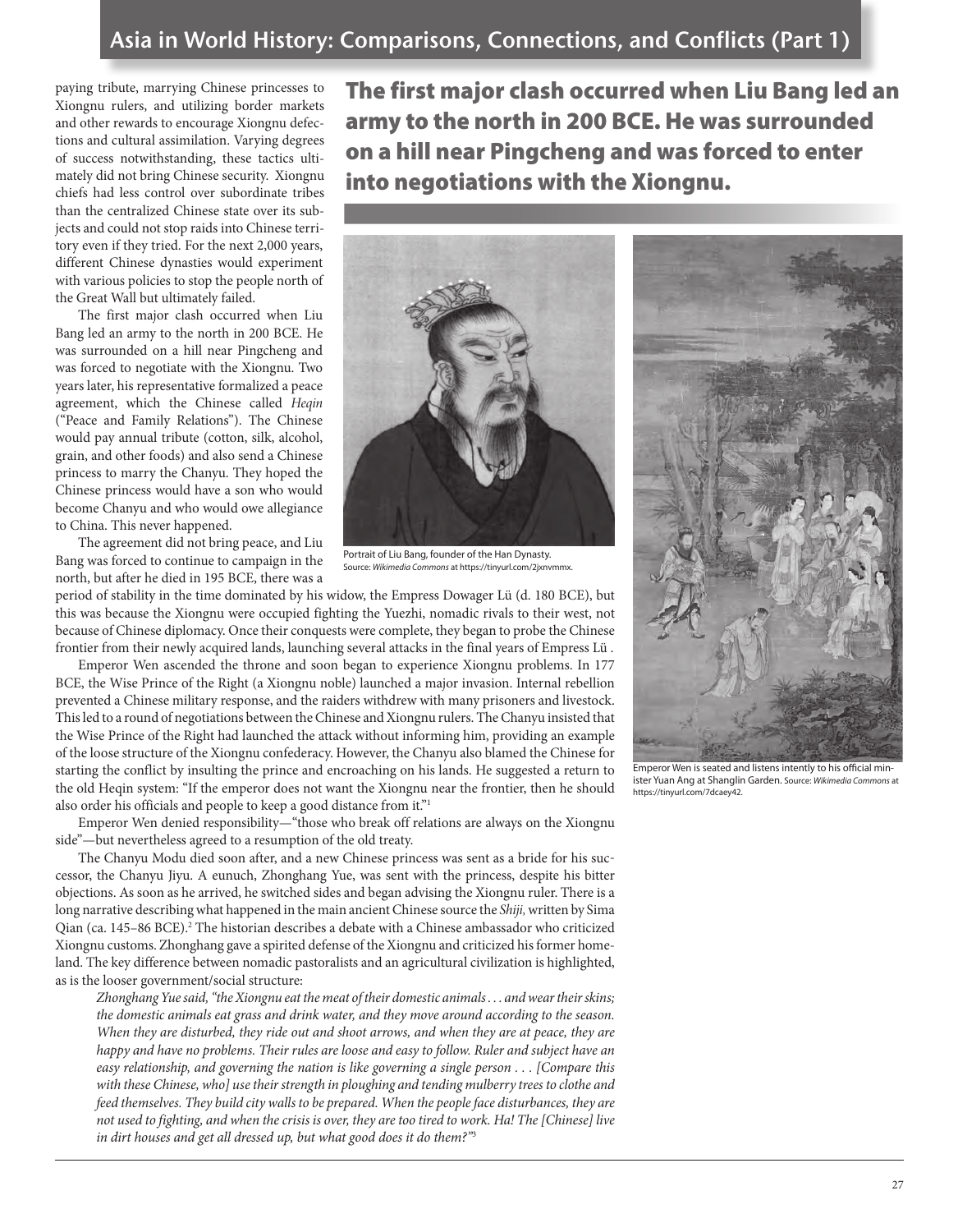

Photo montage of a Kul Tigin stone pillar in a Mongolian grassland. Monument photo source: *Wikimedia Commons* at https://tinyurl.com/35cnvu8x. Background image source: *Wikimedia Commons*  at https://tinyurl.com/p95vp4tz. Montage by Willa Davis.

## The Kul Tigin inscriptions from the Second Kok Turk Empire (680–744 CE) are a rare primary source from the pastoralists themselves.

Remarkably, there is a parallel from the Western world. In 448 BCE, the Eastern Roman Empire sent an embassy to the court of Attila the Hun. Priscus wrote an account of his experiences during this mission, describing meeting a man who looked like a Hun but spoke like a Roman. Priscus discovered that he was once a wealthy Roman merchant who had been captured and taken as a slave by the Huns. He had fought for his Hunnic master, Onegesius, won his freedom, and now felt that his life as a Hun was better than it had been when he lived in the Roman Empire. When Priscus objected, the former merchant responded that although the Roman government/social structure was overly complex, it was impossible for a normal person to get justice through the Roman courts.4

The parallel example is interesting, but there appears to be more of an emphasis in the case of the Chinese and Xiongnu on economics. Zhonghang Yue also advised the Chanyu against becoming too reliant on Chinese goods:

*The size of the Xiongnu's horde cannot equal the population of one Chinese district. What makes you strong is that your food and clothing are different, and you don't rely on anything from the Chinese. But if you become dependent on Chinese goods, and copy their customs . . . you risk being absorbed by them.*

The warning was a timely one, because the Chinese were looking to culturally assimilate the Xiongnu using border markets and soft diplomacy. In 162 BCE, Emperor Wen issued an edict proclaiming a new age of Chinese–Xiongnu relations: "I have not been able to spread virtue afar. This has caused some peoples outside our border to be restless … Year after year the Xiongnu have ravaged the frontier and killed many officers and commoners."5

When reading documents from different cultures and time periods, it is important to remember that words and concepts can mean very different things than would first be assumed by a modern reader. An adviser to Emperor Wen called Jia Yi spelled out what was meant by a foreign policy based on "virtue" in his book *Xin Shu (New Writings)*.

He recommended a change in policy, away from Heqin (marriage alliance) to one based on culturally undermining the Xiongnu confederacy. He called his new policy the "Three Demonstrations and the Five Baits":6

> *If you follow my policy, then distrust will grow among the Xiongnu . . . The nobles*  will look at the Chanyu as though he is a vicious tiger or wolf, and they will come *south to China like little children returning to their mother. When their warriors see their own leaders, it will seem that they are facing a fierce enemy, and they will turn towards the south and will come to China like water running downhill. This will cause the Chanyu to lose his ministers and people. Will he not suffer, and thus be cowed, and ask to submit? This is what is called "striving for virtue."*

Emperor Wen's focus on virtue in foreign relations did not refer to simply being a good person or being nice to people as a way to achieve peace. China still uses such policies today,referring to it as "soft power" diplomacy. Jia Yi went on, describing exactly how his application of "virtue" would defeat the Xiongnu:

#### *The Triumph of Virtue*

*If the Xiongnu see through the plan . . . there are several solutions. With regards to frontier markets, their cunning won't help them, and they will yearn for the markets. Your Majesty . . . can promise the Xiongnu large markets . . . There will be so many Xiongnu visitors flocking through the narrow passes that we will have to chisel them open . . . Give generously to them . . . and the many bribes will make them reliant. They will admire and be grateful to China… Showing our splendor is a means of beckoning their people. In a matter of three to five years the Xiongnu can be obliterated. This is called "the triumph of virtue."*

There is a common misconception that the Han Dynasty established border markets because of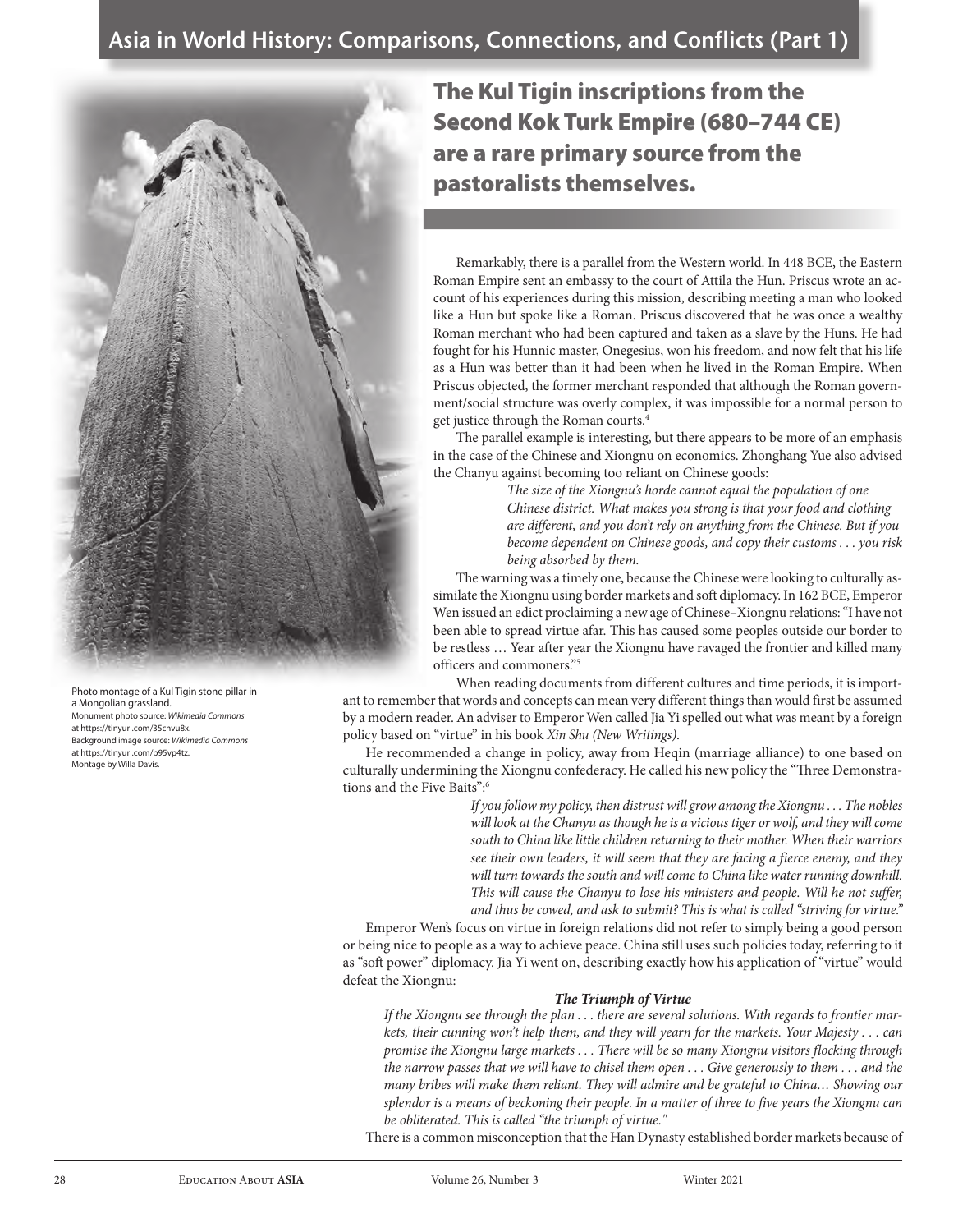Xiongnu demands for Chinese goods, which has grown into the "trade or raid hypothesis." Basically, this idea states that the Xiongnu needed Chinese goods, and if they could not get them by trading, they would get them by raiding. The assumption is that Xiongnu invasions of Chinese occurred because they could not survive without their agricultural products. In fact, the Xiongnu usually took livestock and prisoners, and almost never took grain, etc. The border markets were a Chinese idea aimed at luring the Xiongnu closer to culturally assimilate them. Jia Yi himself compared his policy to a Chinese device, the *yao chan*, in which a flame was burned to lure cicadas (i.e., in English idiom, they would be attracted "like moths to a flame").

This formed the basis of much future Chinese diplomacy with the steppe peoples, and at least some of them would come to see through this Chinese stratagem. Most pastoralists peoples were illiterate, and we seldom get direct evidence of what they thought. The Kul Tigin inscriptions from the Second Kok Turk Empire (680–744 CE) are a rare primary source from the pastoralists themselves. They are inscribed on stone pillars sticking out of the surrounding grasslands, written in a runic script. On one of these stone pillars, their chieftain warned against Chinese schemes:

*The words of the Chinese people are sweet and silk of the Chinese people is soft. They attract remote people, luring them [closer]. . . . When the Chinese have settled remote people nearby, they devise schemes to create discontent . . . If a man turns against them, they show no mercy towards his family, his people, nor even towards babes in the cradle. In this way, enticed by the sweet words and soft silk of the Chinese, many of you Turk people perished . . . Ill-intentioned people give counsel in this way, saying, 'If you are far from the Chinese people, they give you poor quality silk; if you are near, they give you fine quality silk.' In this way, ignorant people were taken in, moved near the Chinese people, and many of you perished.*<sup>7</sup>

A common assumption is that the Chinese wished pastoralist peoples to stay far away from the Great Wall, but in fact, Chinese policy was often aimed at inducing them to come closer and to become dependent on Chinese goods. The Chinese themselves came to refer to "cooked" versus "raw" barbarians. The "cooked" ones had been partially assimilated and could be dealt with more easily. The "raw" barbarians were those who had avoided this fate and thus were far more difficult to handle.

A new Chanyu came to power (Chanyu Junchen) and Xiongnu raids resumed, most notably a major incursion in 158 BCE involving two forces of 30,000 men each. The Chinese

Shortly after, the most famous ruler of the Han Dynasty came to the throne, Emperor Wu (r. 141–87 BCE). He is a household name in China today, known for his achievements in expanding Chinese territory in all directions.

put six armies into the field to resist them, but the mobile pastoralists simply withdrew before the Chinese could engage them. Shortly after this Xiongnu invasion, Emperor Wen died and Emperor Jing (r. 157–141 BCE) took the throne. Chao Cuo, who advocated fighting the Xiongnu, rose in power and influence, and he advised the emperor to establish colonies in the north to help defend the frontier.

In the late 150s BCE, the imperial government established over thirty horse studs in the north to breed cavalry horses, almost certainly for fighting against the mounted and highly mobile Xiongnu. In 147 BCE, seven Xiongnu princes defected with their people, and each noble was given lands and a Chinese noble title. The Xiongnu attacked again in 144 BCE, targeting the Chinese horse studs, killing 2,000 Chinese troops, and again in 142 BCE. The Chinese horse breeding enabled the Chinese to respond more swiftly, sending a large body of cavalry to repel the attack, but unrest continued.

> The statue of Emperor Wu of the Han Dynasty. Source: ©123rf stock images. By wangdu88.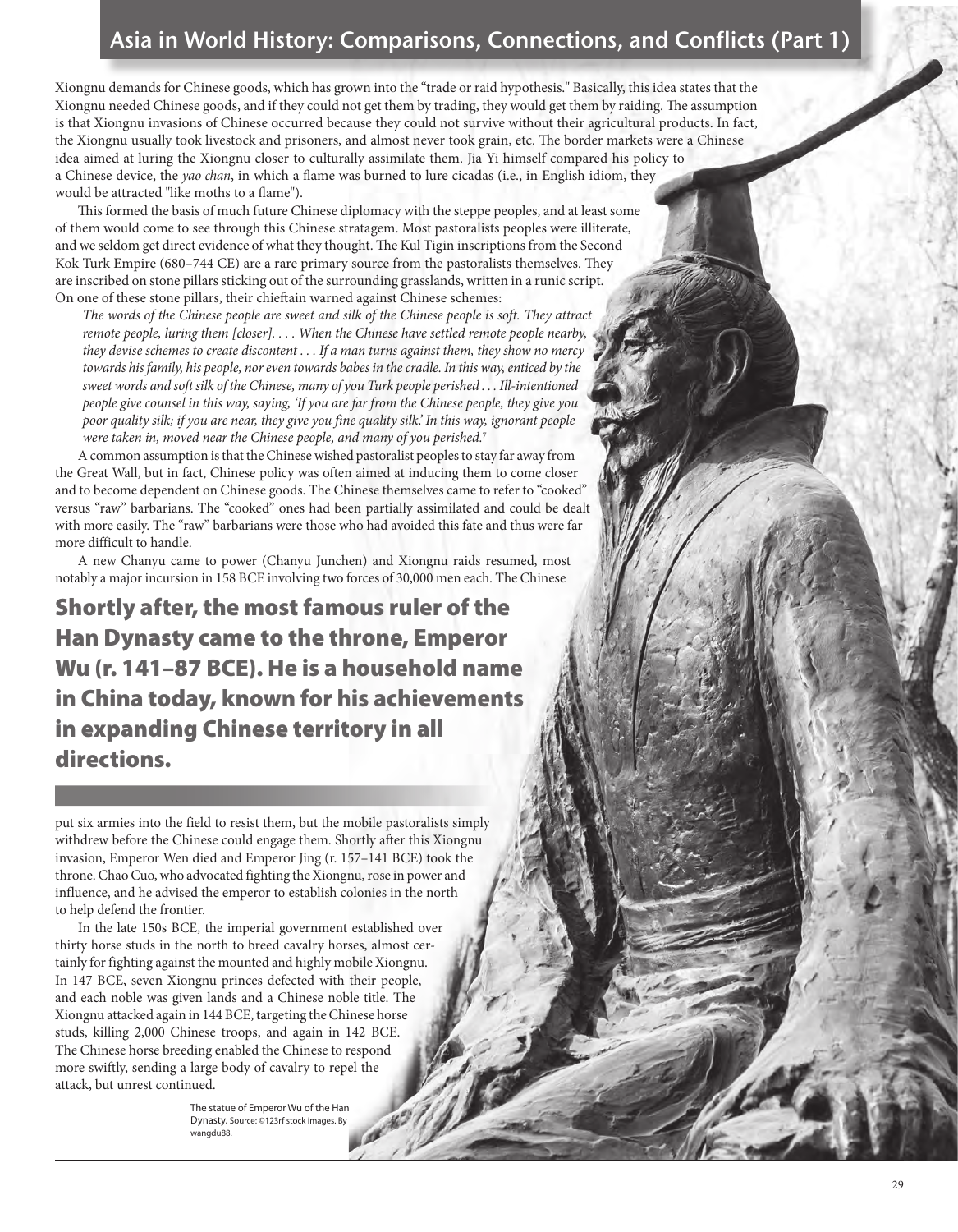Shortly after, the most famous ruler of the Han Dynasty came to the throne, Emperor Wu (r. 141– 87 BCE). He is a household name in China today, known for his achievements in expanding Chinese territory in all directions. Despite this, his initial policy was to avoid conflict with the Xiongnu. He opened his father's horse pastures to the public (thereby reducing the breeding of military horses), and in 135 BCE, when there was a formal request from the Xiongnu to renew the peace treaty, he agreed.

Then, in 134 BCE, Wang Hui, a minister who had strongly opposed renewing the treaty, proposed a plan to the emperor. Normally when Xiongnu forces invaded in the empire, they would withdraw before a Chinese army could be mobilized and sent to engage them. Wang Hui proposed a method

Emperor Wu traveled to the northern frontier in person in 110 BCE and reviewed a cavalry force of 180,000. He sent envoys to the Chanyu, challenging him either to come south and fight or submit to Chinese authority.



Rubbing detail of chariots and horses in Stone Chamber 1 of the Wu Family Shrines in Shandong Province, China, dated to the second century AD, made during the Eastern Han Dynasty. Source: *Wikimedia Commons* at https://tinyurl.com/zr54ve.

to catch the Xiongnu within Chinese territory and to force them into a decisive battle. He would send an agent to the Xiongnu who would promise to kill Chinese officials at a northern city called Mayi and allow the Xiongnu to capture it. The plan was put into operation in 133 BCE, and he signaled to the Chanyu that it was time to attack. In the meantime, the Chinese positioned several hundred thousand troops who were planning to lie in wait until their enemies captured Mayi, and then they would close the escape routes, trapping the Chanyu and his forces. The plan almost worked. The Chanyu invaded China heading for Mayi. However, interrogations of a Chinese prisoner revealed the plan, and he was able to withdraw before the Chinese could close the trap. Wang Hui, the mastermind behind the plan, was forced to commit suicide.

The Mayi ambush campaign was a defensive operation that depended on the willingness of the Xiongnu to invade. The true turning point came in 129 BCE, when the Han first attacked the nomads in their own territory. Four Chinese columns of 10,000 cavalry each rode out hoping to catch the Xiongnu near the border markets. One force succeeded in killing a few hundred enemy, one achieved nothing, and the other two were heavily defeated and their commanders captured.

Full-scale war continued. Large Xiongnu attacks into China inflicted serious losses, but in 124 BCE, a large Chinese expeditionary force under General Wei Qing attacked a major Xiongnu force while they were encamped for the night and inflicted a significant defeat. Despite the war, the policy of encouraging Xiongnu defections was still in force, and in 121 BCE, 30,000 to 40,000 Xiongnu crossed over to the Chinese side. Their main chieftain, called the Hunye prince, was made marquis of Tayin and

given a large fief with the right to collect tax from 10,000 households. The defectors were broken up into five groups, each granted semiautonomous "dependent state" status, and sent to garrison the northern frontier, fighting on the Chinese side for years to come.

These reverses caused the Chanyu to withdraw his people away from the frontier, going north of the Gobi Desert. Emperor Wu sought a decisive outcome to the war, but this was impossible if the Xiongnu refused to engage. In 119 BCE, a large army was mobilized with a massive supply train to allow the Chinese to take the war to the Xiongnu. Faced with this challenge, the Chanyu gave the Chinese what they had wanted so badly: a decisive battle. Chinese accounts claim that they killed or captured 19,000 Xiongnu, but though the Chanyu was wounded, he escaped, denying the Chinese the resolution they needed. A Chinese cavalry column marched farther north, claiming to kill or capture an improbable 70,000 men, but still the campaign failed in its ultimate objective to win the war. Historian Sima Qian, an opponent of the war policy, went out of his way to emphasize the huge cost of this expedition. He claimed that the Chinese lost 110,000 horses and tens of thousands of men,